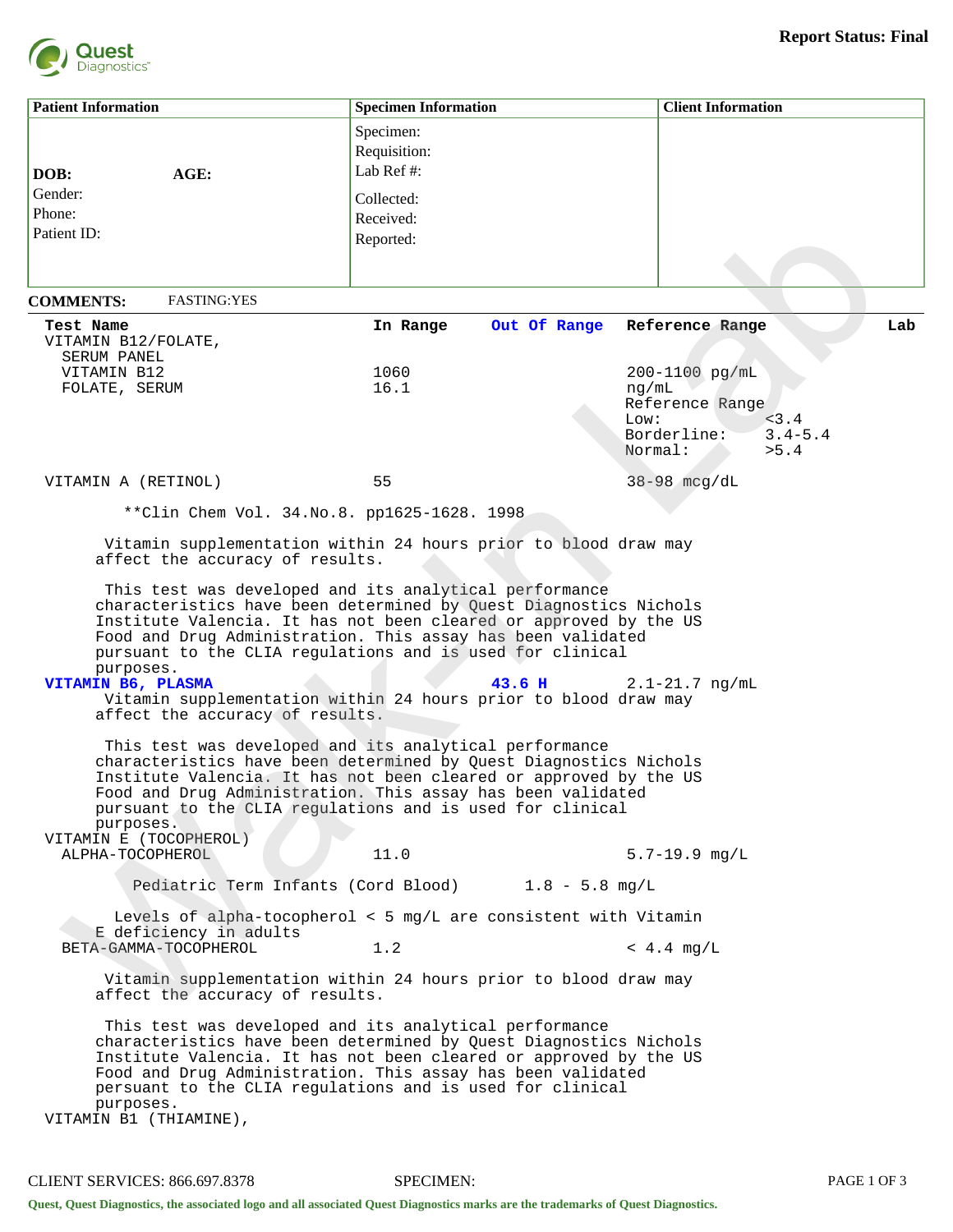

| <b>Patient Information</b> |                                                    | <b>Specimen Information</b>                                                                                                                                                                                                                                                                                                                                                                                                                                                                                                                                                                               | <b>Client Information</b>               |
|----------------------------|----------------------------------------------------|-----------------------------------------------------------------------------------------------------------------------------------------------------------------------------------------------------------------------------------------------------------------------------------------------------------------------------------------------------------------------------------------------------------------------------------------------------------------------------------------------------------------------------------------------------------------------------------------------------------|-----------------------------------------|
| DOB:<br>Gender:            | AGE:                                               | Specimen:<br>Collected:<br>Received:<br>Reported:                                                                                                                                                                                                                                                                                                                                                                                                                                                                                                                                                         |                                         |
| Patient ID:                |                                                    |                                                                                                                                                                                                                                                                                                                                                                                                                                                                                                                                                                                                           |                                         |
| Test Name                  | BLOOD, LC/MS/MS<br>affect the accuracy of results. | In Range<br>Out Of Range<br>145<br>Vitamin supplementation within 24 hours prior to blood draw may                                                                                                                                                                                                                                                                                                                                                                                                                                                                                                        | Lab<br>Reference Range<br>78-185 nmol/L |
| VITAMIN C                  | and is used for clinical purposes.                 | This test was developed and its analytical performance<br>characteristics have been determined by Quest Diagnostics Nichols<br>Institute Valencia. It has not been cleared or approved by FDA.<br>This assay has been validated pursuant to the CLIA regulations                                                                                                                                                                                                                                                                                                                                          |                                         |
| VITAMIN C                  |                                                    | 1.1                                                                                                                                                                                                                                                                                                                                                                                                                                                                                                                                                                                                       | $0.3 - 2.7$ mg/dL                       |
| VITAMIN K                  | purposes.<br>purposes.                             | characteristics have been determined by Quest Diagnostics Nichols<br>Institute Valencia. It has not been cleared or approved by the US<br>Food and Drug Administration. This assay has been validated<br>pursuant to the CLIA regulations and is used for clinical<br>293<br>This test was developed and its analytical performance<br>characteristics have been determined by Quest Diagnostics Nichols<br>Institute Valencia. It has not been cleared or approved by the US<br>Food and Drug Administration. This assay has been validated<br>pursuant to the CLIA regulations and is used for clinical | 80-1160 pg/mL                           |
|                            |                                                    |                                                                                                                                                                                                                                                                                                                                                                                                                                                                                                                                                                                                           |                                         |